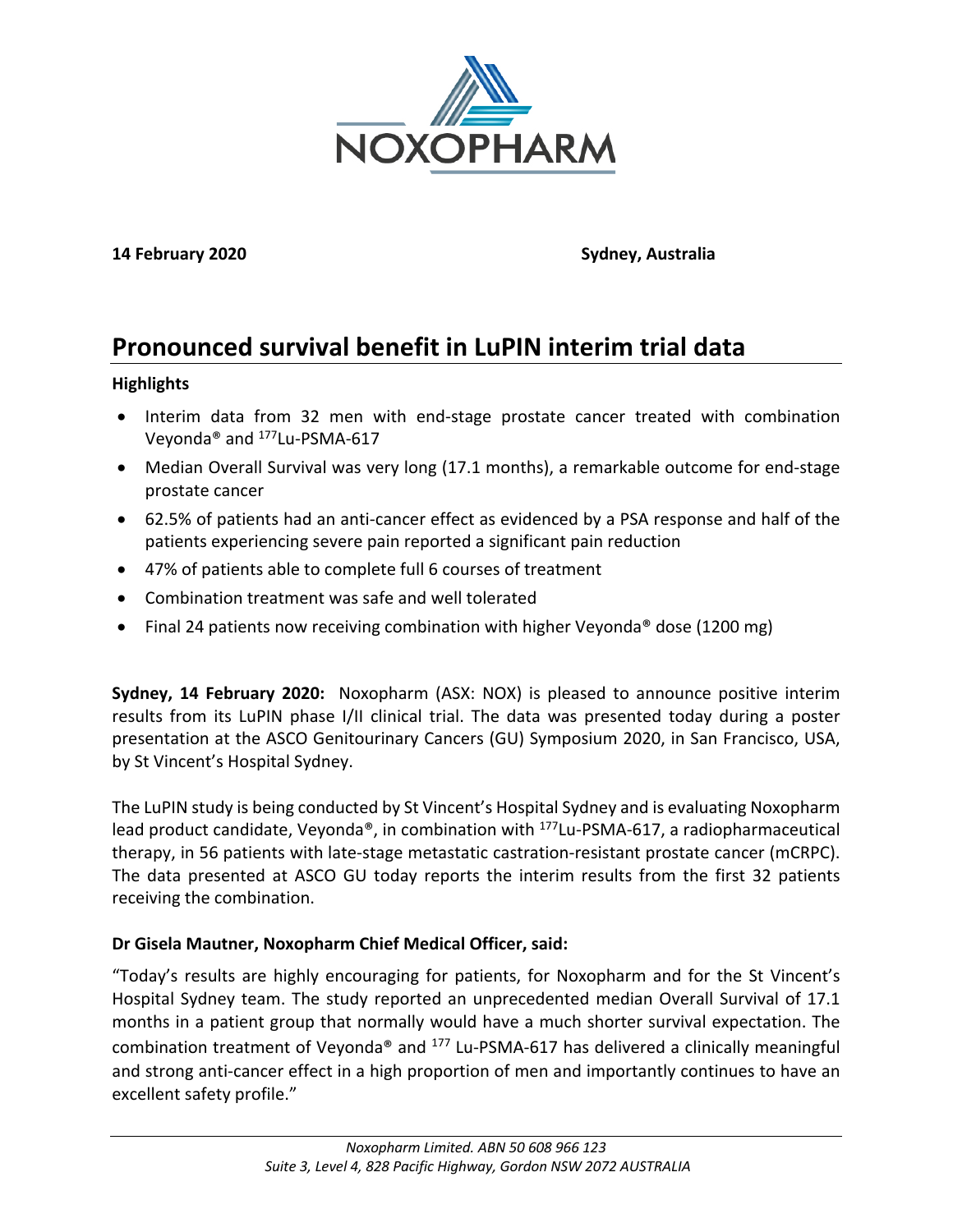

"These interim results are highly relevant for a patient group that is at the very end of their treatment journey with very limited life expectancy. The data boosts our confidence that Veyonda® will prove to be of major benefit for a high proportion of patients with late-stage prostate cancer. The study investigators at St Vincent's Hospital Sydney continue to do excellent work through the LuPIN trial and we are pleased to support them."

# **Patient profiles**

All patients had received and failed two prior lines of therapy (chemotherapy and androgensignalling inhibitors) and most patients (29/32) had failed a third line of therapy (another chemotherapy) prior to entering the trial.

The advanced nature of the disease in the LuPIN patients is highlighted by the following:

- The extensive treatment history of most LuPIN patients means that their disease is more advanced and more resistant to therapy than in other studies where patients have had fewer lines of drug therapy
- The majority of patients (65%) had a significant tumour burden with over 20 secondary tumours mainly in the bones and lymph nodes
- All patients had progressive end-stage prostate cancer.

# **Key efficacy findings**

- Median Overall Survival was 17.1 months, indicating a significantly longer survival duration than clinically expected
- 47% of patients (15/32) were well enough to receive all 6 cycles of therapy, indicating a durable response, enabling them to continue to receive treatment until the end of the study
- 87% of patients (28/32) had a fall in PSA (an important marker for anti-cancer activity) and 62.5% (20/32) had a strong PSA response of over 50%
- Half of the patients with severe pain at study start (12/24) had a significant reduction of their pain due to the secondary tumours, supporting the above efficacy results.

# **Efficacy summary: The combination treatment had a beneficial impact in more than half of the patients**.

# **Key safety findings**

Veyonda<sup>®</sup> combined with  $177$ Lu-PSMA-617 continues to have a good safety profile, with approximately half the patients experiencing only mild adverse events, such as dry mouth (17/32), fatigue (15/32) and anaemia (14/32). Minimal higher-grade side effects were reported and all were manageable.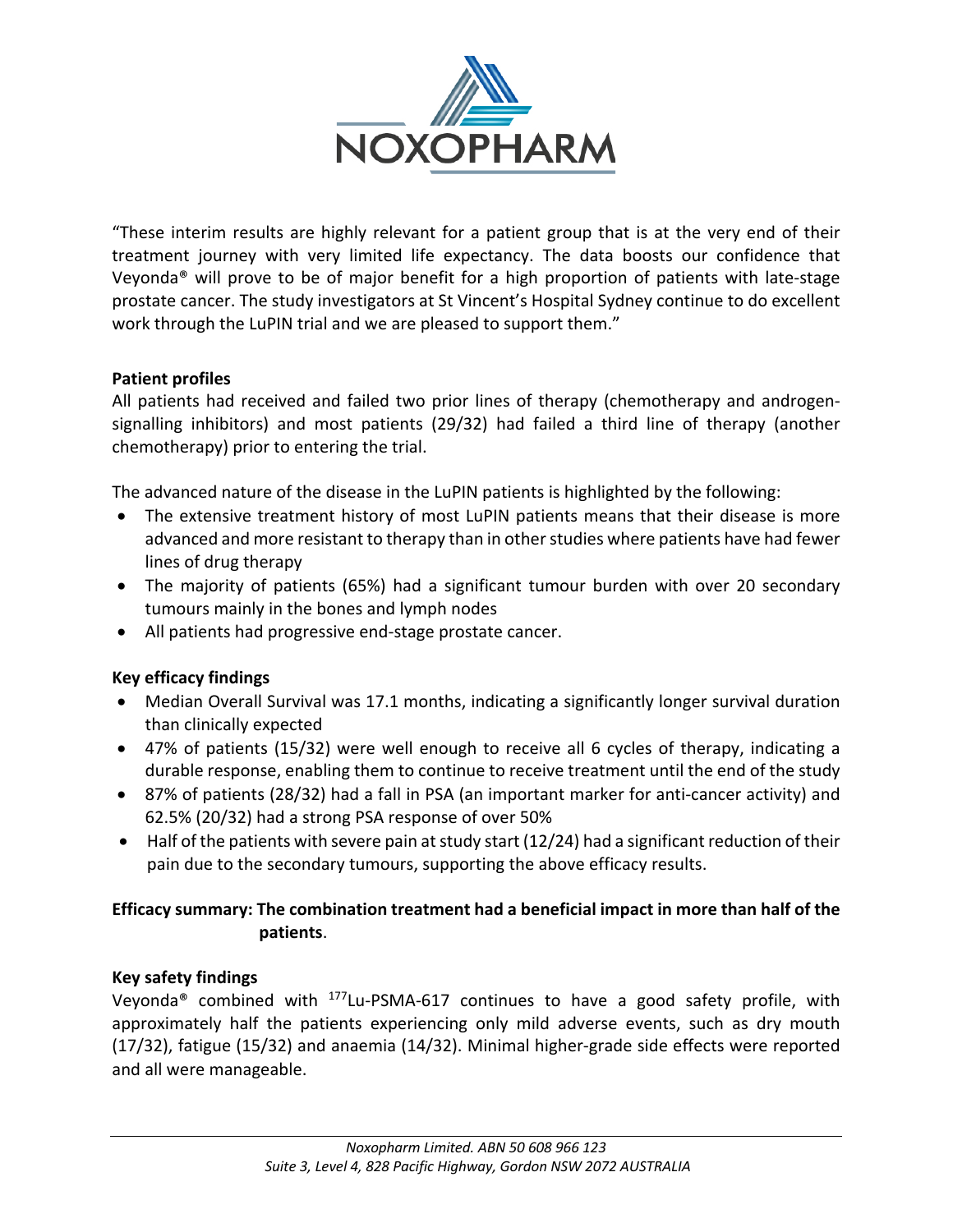

#### **Noxopharm Executive Chairman and CEO, Dr Graham Kelly, said:**

"Being able to deliver a meaningful anti-cancer response for at least 50% of patients with Stage 4 of any form of cancer would be a remarkable outcome. It is even more noteworthy to do so in late-stage prostate cancer where the disease typically involves a substantial number of secondary tumours in the skeleton, presenting a large and poorly accessible tumour load. A median Overall Survival of 17.1 months, plus the ability to offer at least a 50% chance of achieving a meaningful response, should be seen as highly positive outcomes."

"<sup>177</sup>Lu-PSMA-617 is an encouraging new treatment option for late-stage prostate cancer, with its potential recognised in 2018 by being the subject of a US\$6 billion series of acquisitions by Novartis. Our belief is that Veyonda® works in a way that will provide a worthwhile boost to all radiopharmaceuticals, not just 177Lu-PSMA-617."

#### **Further data**

Today's data is from the first 32 men receiving Veyonda® dosages of 400 mg (8 men) and 800 mg (24 men). Further interim data later this year is expected to report on the final 24 men receiving 1200 mg Veyonda®. The Phase I/II LuPIN Study is expected to provide a final read-out in mid-2021.

#### **About LuPIN**

LuPIN is an Investigator-Initiated Phase I/II, single-arm, open label study enrolling 56 men with mCRPC whose disease was progressing despite docetaxel, cabazitaxel and either abiraterone and/or enzalutamide. The study is divided into 4 cohorts of 400 mg (8 patients), 800 mg (8 patients), 800 mg (16 patients) and 1200 mg (24 patients) Veyonda® in combination with 177Lu-PSMA-617.

The Phase I part of the study is intended to establish the safety of the combination treatment. The Phase II expansion part is intended to establish the dose-response effect of increasing Veyonda® levels in combination treatment.

Imaging inclusion criteria include a PSMA PET/CT with uptake intensity in metastases more than twice the normal liver uptake and no discordant disease on FDG PET/CT. All men receive up to 6 doses of <sup>177</sup> Lu-PSMA-617 at 6-weekly intervals and Veyonda® every cycle on days 1-10.

#### **About Veyonda®**

Veyonda® is a suppository dosage form of idronoxil, a first-in-class inhibitor of sphingosine-1-phosphate (S1P). S1P is a key secondary messenger in cells, with dual roles of activating major pro-survival signalling pathways and regulating immune cell trafficking in tissues. Many solid cancers over-express S1P, supporting unregulated tumour growth and suppressing immune cell populations and activities in tumours. By inhibiting this overexpression, idronoxil acts as both a radio-sensitiser and chemo-sensitiser, and as an immunotherapy, intended to restore immune function to tumours.

#### **About Noxopharm**